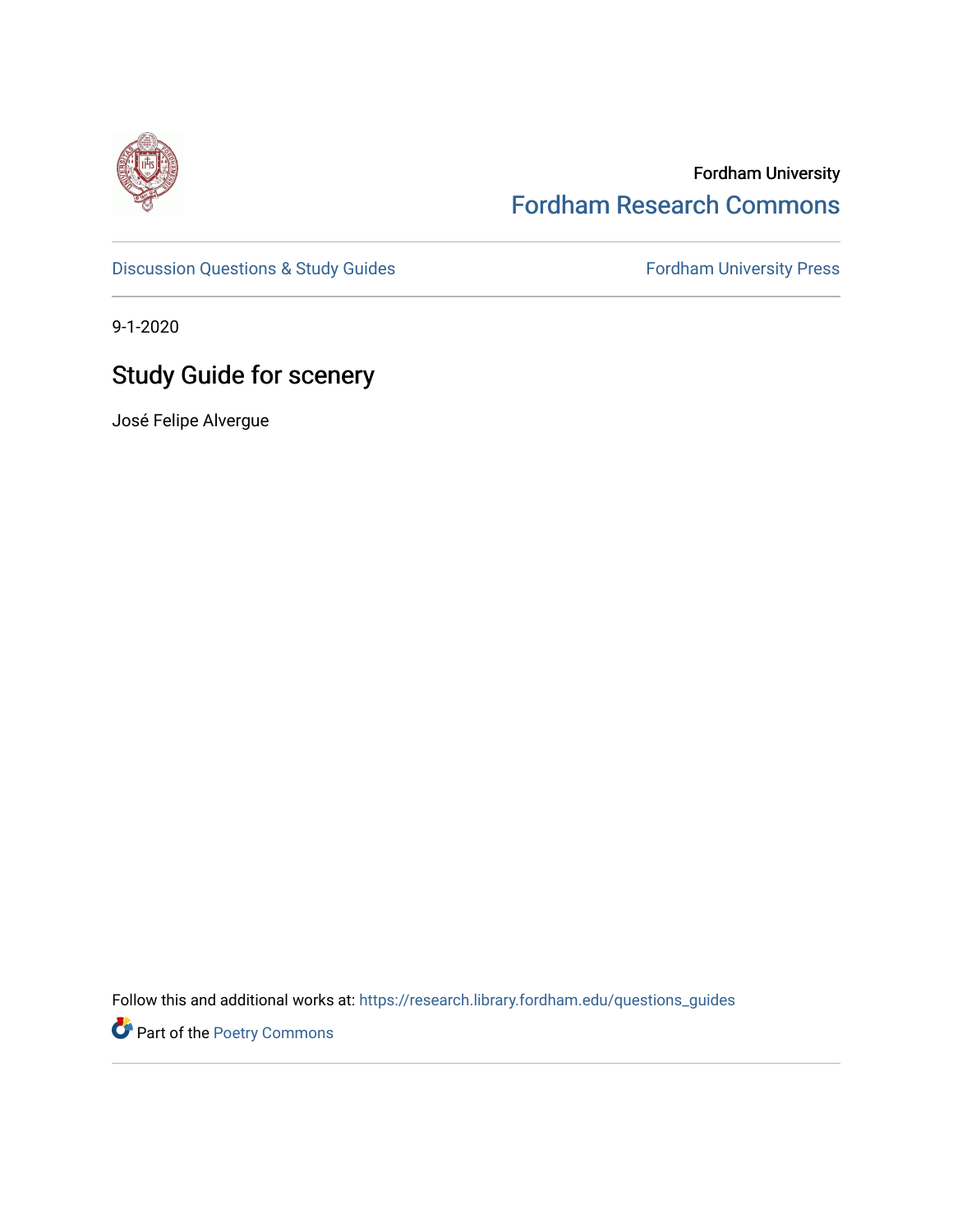# scenery

study guide: discussion topics, questions, and an outline for classroom use

# glossary

*This is an incomplete list of terms, artifacts, and concepts that are useful for the discussion scenarios that follow. It is a useful exercise to have readers compile their own working glossary as they read, or after.* 

**archive**: a collection of texts, documents, artifacts, etc., quite often of historical significance and/or specifically important to an event, location/region, institution, or culture. Many academic libraries contain a "special collection" of archival material, usually housing rare books, or first editions, prints, and other donated or acquired artifacts. Across the Humanities there has been a lot of debate about what constitutes an archive, who has access to the archive, and on the role of the archive. For instance, in 2003 the performance scholar Diana Taylor argued that many other understudied forms of "knowledge transfer" must be included in the "repertoires" of what we know as the archive. Her argument has broadened how we think about performance, orality, and non-lingual information, among other modes of knowledge expression, in relation to the development of knowledge. This turn towards repertoire has also worked to decolonize the archive as a collection of knowledge.

*casta*: system of racial categorization instituted during Colonialism throughout the Americas, predominantly in Latin America. *Casta* was articulated in *casta* paintings, which are baroquestyled scenes sometimes painted by anonymous artists, and sometimes renowned artists. The paintings trace race between indigenous, African, and European parentage and were meant to introduce new terms and names for the children of mixed-race unions. The scenes of parentage portrayed in *casta* paintings are understood to be largely fictitious, in the sense that artists invented the subjects of study and placed them in dramatized scenarios that were also meant to be disciplinary. The fictional character of these paintings can be observed in how racialized subjects are depicted in acts of labor that are meant to correspond to their economic, political, and social position, and the degree of racially decreed disenfranchisement. We also understand various terms introduced in these paintings to be largely problematic, and they exhibit the extent to which European Whiteness was protected through the positioning Empire in a global context, and lowering the status of persons outside Colonial citizenship.

**docupoetics**: documentary poetry, or "docupoetics," is a subgenre that engages with the concept of witness. While a great deal of poetry is always negotiating who witnesses the social events and social emotions poetry expresses, and thus the voracity of their fact (whether an individual speaker speaking from a personal perspective, or a public voice speaking collectively about a historical or political event) docupoetics looks to artifacts, documents, and other "silent" media to comment on the state of the social. Docupoetics looks empower poets and readers regarding truth, and creating a wider access to history as narratives which cultural actors compose.

**ekphrasis**: the practice of composing poetry in conversation with images, usually visual art of lasting cultural value and significance.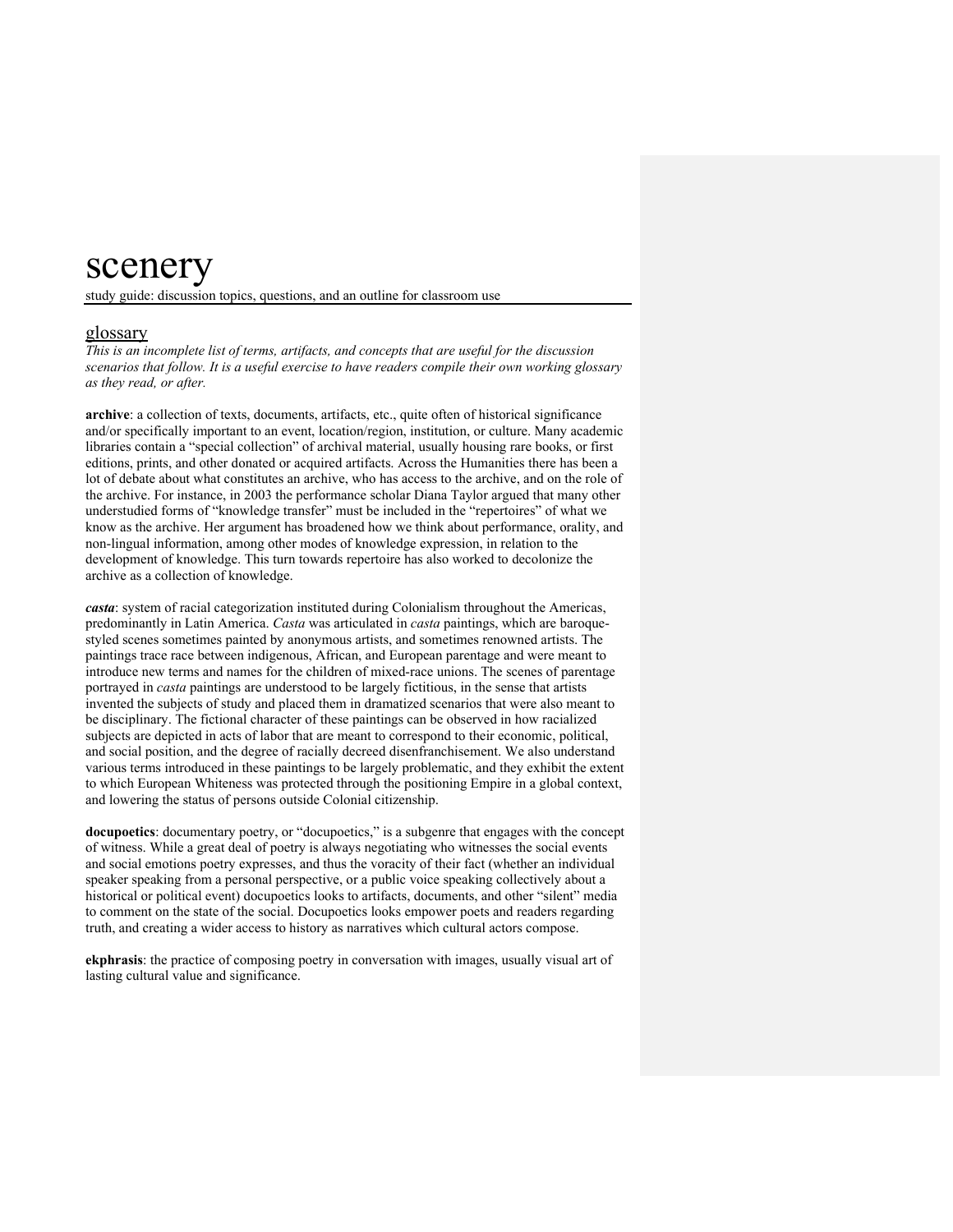**exceptionalism**: a belief in the extraordinary nature of a given entity. In the case of American exceptionalism, it is the unquestioned belief in the extraordinary nature of the American identity from settler-colonialism forward. The problem of exceptionalism is the unexamined nature of complicit violence and White supremacy that undergirds the absorption of property, how slavery created the rise of prosperity, and how the American judicial complex has worked to keep non-White male property owners politically disenfranchised during key eras of national development. A critical turn in the study of American identity involves investigating how exceptionalism and White supremacy work coevally, and in the present context how it functions across borders through neoliberalism.

**Freedman's Memorial**: The Freedman's Memorial, which is a monument to Emancipation, was designed by Thomas Ball and paid for by former slaves via the Freedman's Bureau, in 1876. The model for the monument was selected in a competition, and an image of the competition model is included between the sections "riot" and "lyric."

**John L. Spivak's "Hogtied"**: Spivak was an American reporter who often wrote on issues of class, labor, and race in the early-to-mid  $20<sup>th</sup>$  century. "Hogtied" was taken during his research on Southern chain gains in Georgia. His documentary style was a mixture of both reportage and fiction, and much of his investigative work during the early 30s on Convict Leasing became the material for his book, *Georgia N\*\*\*\*\**, published in 1932.

**lyric**: a genre of poetry that focuses on recognizably personal expressions of a poetic speaker.

**postlyric**: an innovation on lyric practices that seeks to question the recognizability of 'the personal' by introducing elements of public or political origin. Postlyric practices as engaged in by poets of color, transnational poets, queer and LGBTQ poets, and disability poets, seek to represent the situation of emotional expression in a sincere manner that takes into account uncontrollable factors that diversify "who" it is we imagine speaking in poetry, or "who" it is we are culturally trained to listen for in poetic voice.

**memoir**: a factual account sourced from a collection of memories. Memoir can be either personal or public in nature.

**model minoritism**: the socio-political pressure put on certain groups during moments of racial tension in order to manage group behavior. Model minoritism has shaped the emotional disposition of immigrant groups by profiling any emotions that do not exhibit gratitude or meritocratic outlooks towards America, American politics, and American capitalism in particular. During the 1992 Los Angeles Riots, for example, media images of South Korean Americans shooting looters from atop strip malls was used to promote narratives of minority behavior as either "good" or "bad," with South Korean Americans being regaled as upholding law and order, and Black and Latinx Los Angelinos as "bad" looters, or criminals. During the rise of American globalization in the late  $20<sup>th</sup>$  century, other model minority narratives have been used to manage naturalization, and "model" good immigrant behavior in areas such as labor, sexuality, education, and lifestyle.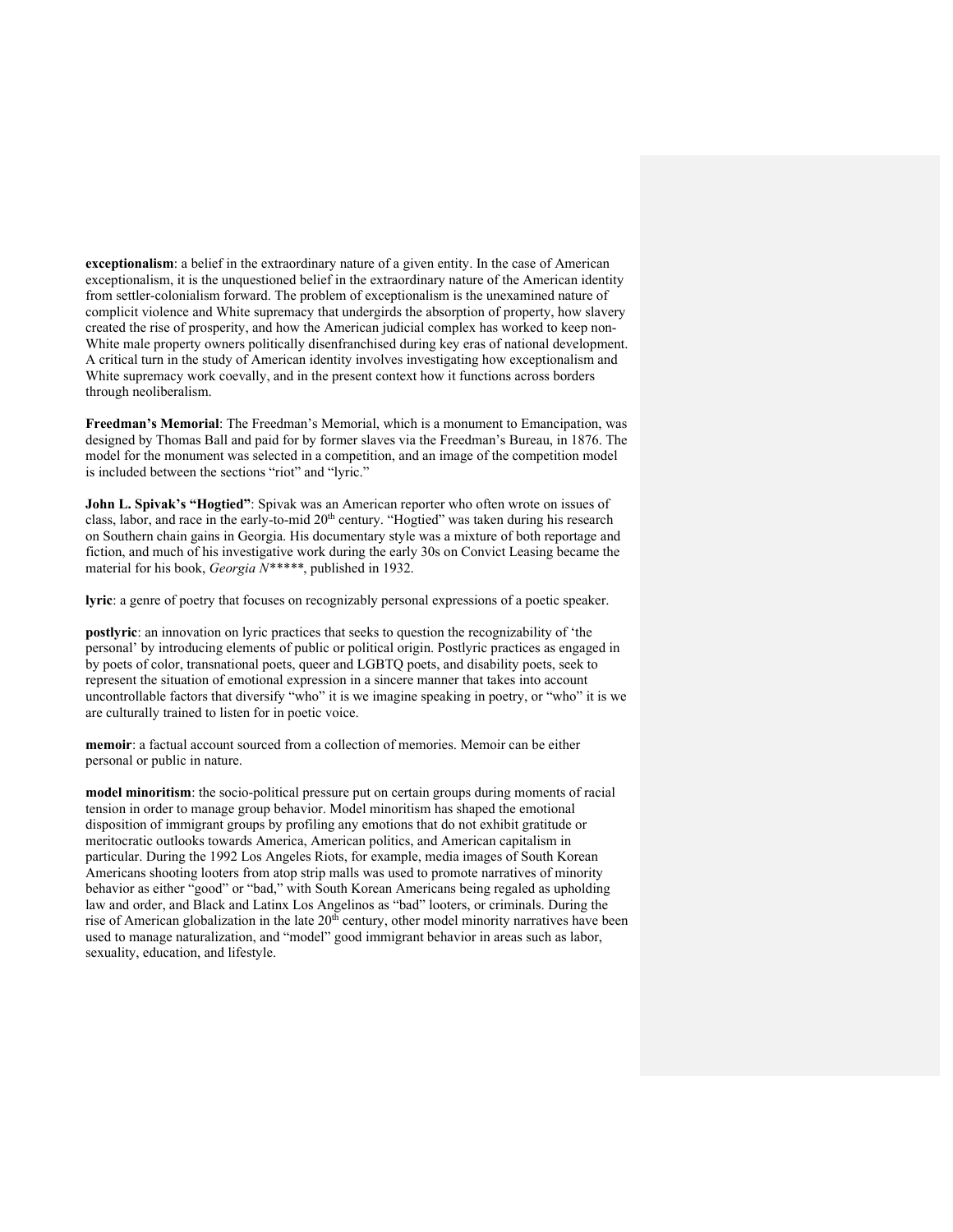**naturalization**: the process through which certain immigrant persons are able to apply for and obtain American citizenship.

# discussion scenarios

#### *scenario: genre and sentiment*

The author mixes many genres, but predominantly relies on memoir and the postlyric strategy referred to as "docupoetics," where documents, texts, images, and other material forms of knowledge or cultural record are pressed upon to demonstrate voice/s, which are otherwise silenced. The relationship between genre and sentiment rests on the demonstrated lyric appeal of poetic voice, which often relies on commonly experienced emotions. Postlyric practices like docupoetics, as well as other strategies that seek to distance poetic voice from a monolithic or idealized performance of the individual speaker, unsettle the exceptionalism implicitly upheld in that which we expect to read as "commonly experienced" emotional content in poetry. Postlyric unsettles the universal subject by drawing-in competing emotional conclusions, and alternative memories and historical experiences that often directly challenge exceptionalist interpretations of the past and present.

• How do these two particular genres, (lyric, memoir, and the documentary) postlyric/lyric and memoir, help bridge the intimacy of parenting, which the author associates to personal feelings, with teaching, which the author associates to the civic responsibility of unpacking the negative feelings associated with America's racial history?

Other postlyric practices are demonstrated in the author's use of text and image. For example, *scenery* opens with a digitally altered image of a 17<sup>th</sup> Century *casta* painting from Colonial era Mexico, and is shortly followed by a 20<sup>th</sup> Century photograph of Black children working in a field as part of America's Convict Leasing System. Both images are emotionally charged when reflected upon, in the sense that both these images "speak" from the silence of their archive when they are reanimated in a new poetic context.

- When investigating power and confronting structural racism, why might it be important to think about the different ways of considering "voice"?
- In what ways can you identify formatting, or how the author arranges text, and/or plays with margin and page space, as part of the author's delving into the spaces between personal and public memory? Maybe especially where text and image meet, or text and text-as-image (where text is formed into shapes)?
- As a reader what are some challenges to thinking and reading between these different demonstrations of "voice"? Are these challenges purely of "perception" (or reading), or can you identify an emotional tone to the book's form and formatting?

*scenario: subjectivity* 

**Commented [EF1]:** do you need this? it's very much a specialist's term.

**Commented [EF2]:** I'd suggest: lyric/memoir and the documentary **Commented [EF3]:** not sure what this means

**Commented [EF4]:** You could have a question about the genre, which I think many students might not know about at all.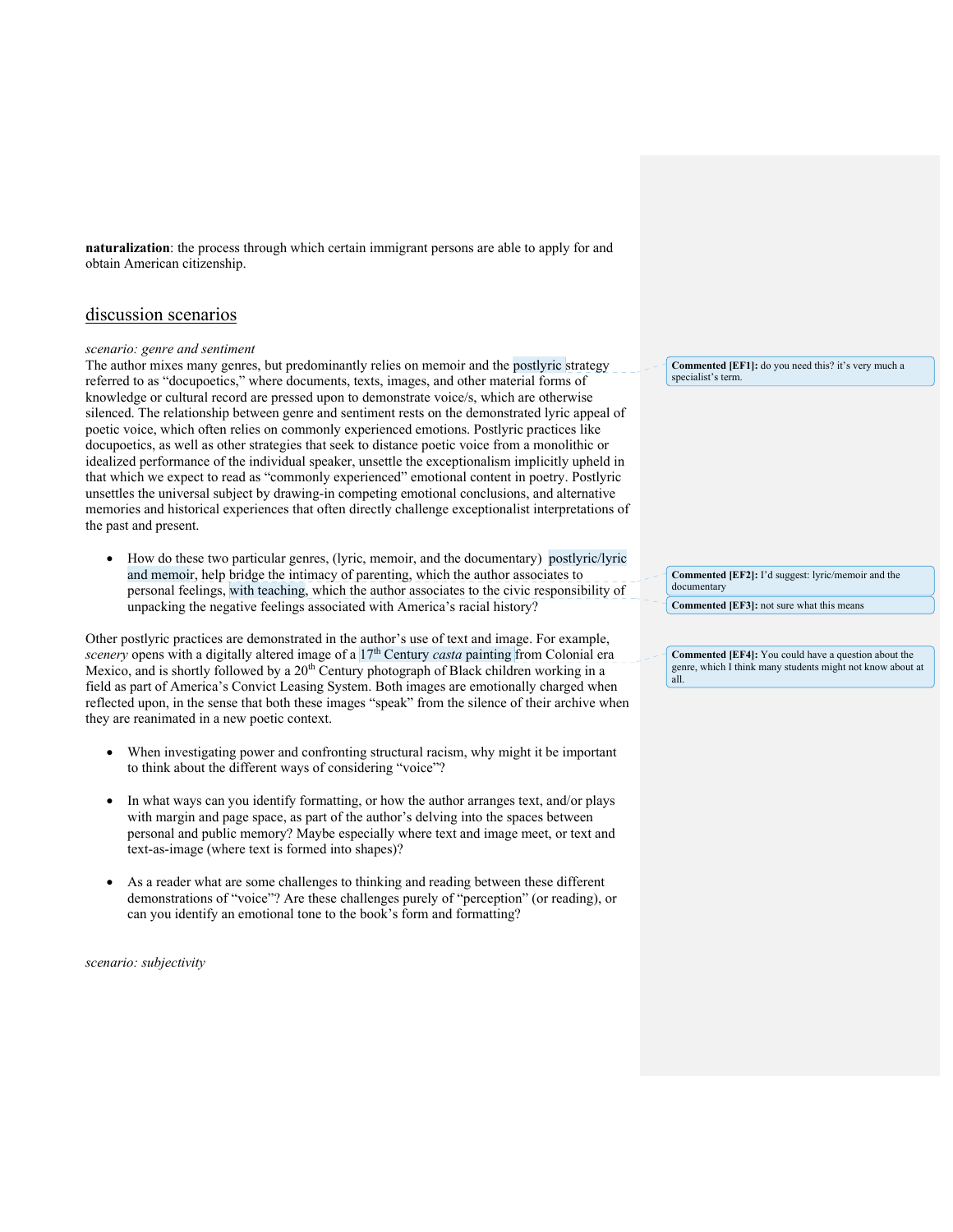History presents a unique challenge to a unified national identity. The stories we generally accept to be true, and which are taught in schools or through other media compose part of what we believe. This history is interpreted in a largely objective manner across a largely unquestioning population, and this is how exceptionalism spreads. However, throughout the  $20<sup>th</sup>$ - and  $21<sup>st</sup>$ centuries there have been more and more public attempts to challenge the exceptionalisms that uphold the sociopolitical relationships that maintain power and White supremacy (the Civil Rights Movement, for example). Many of these alternative histories often originate from what are deemed "personal" memories of American history. These are also often critical of exceptionalism, and they include stories of racial violence, discrimination, disenfranchisement, profiling, and structural inequality. It is not a coincidence, moreover, that the speakers of these truths are persons of color, LGBTQ voices, persons with disability, immigrants, and other identities of difference. Poetry's use of pronouns, "I," "we," and "you," in particular, are undergoing a parallel disruption. The poetic subject who is bound to collective emotions and memories can longer be so easily relied upon to represent a universal, or exceptional political subject.

- In analyzing poetry, we conventionally distinguish the "author" from the "speaker" of the text. To what extent does *scenery* seem to undo that distinction? Would you argue that the "I" in *scenery* is the author's "I"?
- How does the author [speaker?] frame their own parenting and teaching as anti-racist practices?
- One passage begins: "Leading up to his birth I felt, at least, that my son would avoid being made the subject of America's fetishistic violence, which it reserves almost exclusively for Black children." What does this statement reveal about the writer's conflicting feelings in raising a son in a context of institutionalized racism?

#### *scenario: trauma*

In one of most significance scholarly works in contemporary Black Studies, *Scenes of Subjection*, Sadiya Hartman both introduces and refuses to "reiterate" a scene of torture in Frederick Douglass's introduction to the horrors of slavery: the beating of his Aunt Hester. Underscoring her decision to omit this scene in her analysis she writes:

**I have chosen not to reproduce Douglass's account of the beating of Aunt Hester in order to call attention to the ease with which such scenes are usually reiterated, the casualness with which they are circulated, and the consequences of this routine display of the slave's ravaged body.** (Hartman, *Scenes of Subjection* 1997, 3)

Hartman cuts to the reproducibility of the violence, even if simply reiterated in text. In the context of image, others like Hanif Abdurraqib have written about the complexly invested nature of White emotional responses to Black suffering via media and group emotion.

### **I don't know what to make of this: the white man who posts on the internet, vigorously, about his disgust with our country's racism. When I approach him**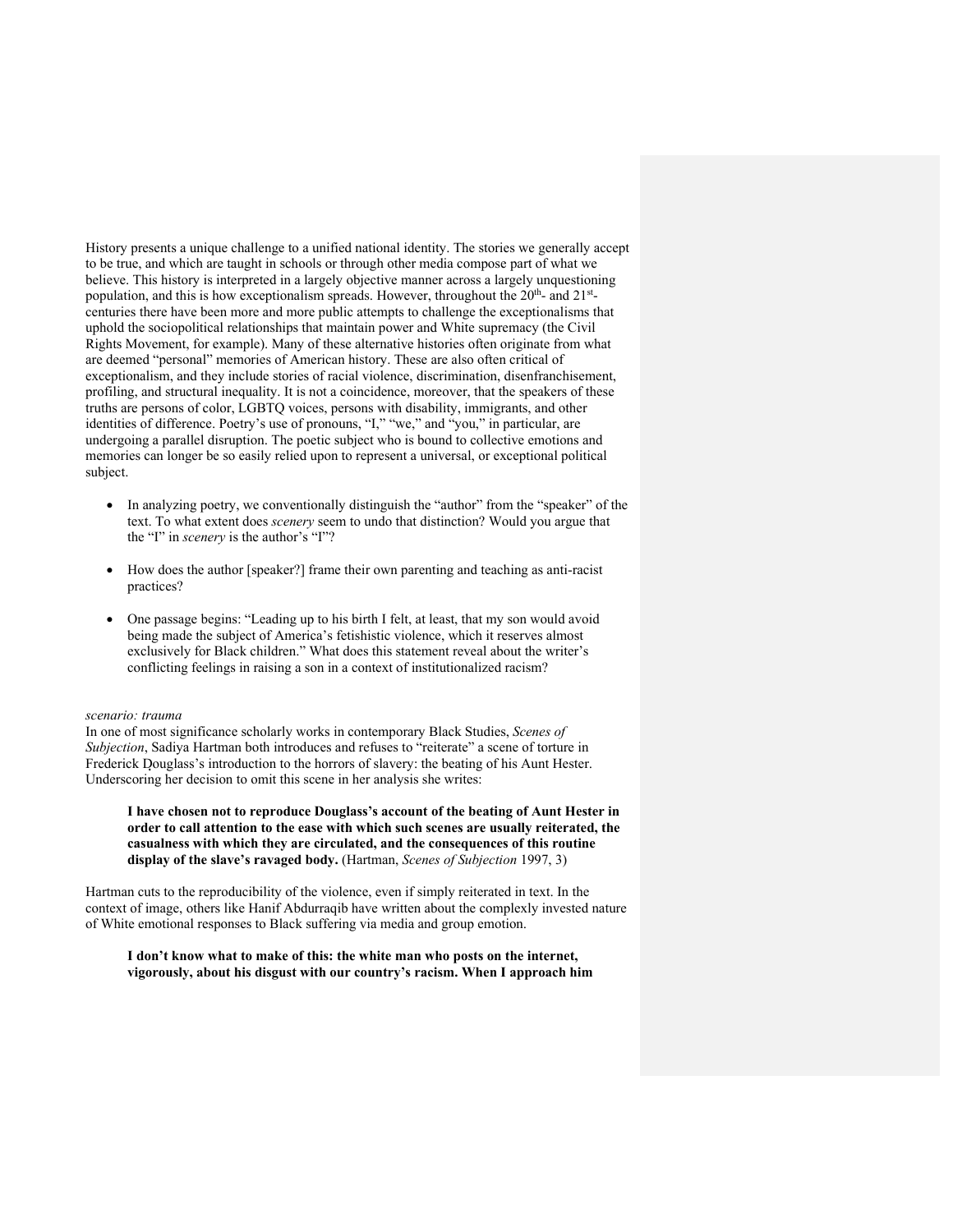**about an inappropriate, boundary-crossing behavior, he pretends not to hear me. This is all, it seems, deeper than simply an idea of liberal performance for point scoring. It is the inability to see a body as worthwhile if it doesn't have a value you can trade in on, some sentimental cash out.** (Abdurraqib, *They Can't Kill Us, Until They Kill Us* 2017, 241)

Abdurraqib laments the White need for Black death in order to provoke White activism. The implication is that White anger only begins to feel critical of our structural inequalities well after persons of color have been talking about them for centuries. In fact, it isn't until Black people die, when, usually, children and adolescents lose the capacity of voice and breath entirely, that White Americans feel inspired toward activism. This essentially mutes the power of voice in persons of color, and disavows their identity as speaking subjects with a sentient understanding of history, politics, and social power. Their "value" to progressive politics seems to only be in dying, publicly. The problematic association of this public death to the scene of lynching is a chilling reminder of what we refer to as anti-Blackness, as it covers both optimistic and pessimistic emotional realities.

- Some might argue that the reiteration of John L. Spivak's "Hogtied" [the young Black adolescent literally hog-tied to a pick] should not be reproduced, given its extreme violence and the trauma it could potentially replicate. What was your reaction to this photograph? What argument would you make for its inclusion (or exclusion) from this book?
- Considered in a different light, how do you think the inclusion of images in *scenery* might be challenging the division of labor in collective suffering, where it becomes solely the work of persons of color?
- Are persons of color allowed to be angry in the same ways as White people responding to images of trauma? In other words, do you think persons of color are "allowed" to express public anger without being reduced to being interpreted as simply irrational?
- How does docupoetics in *scenery* perhaps expand upon our shared understanding of "ekphrasis"? What might the author be trying to challenge in terms of the ways we both passively and actively consume images of Black suffering, or artifacts of that suffering?

In the book the author notes how birth scenes are not depicted in the majority of *casta* paintings. Yet, it could be argued that the author also does not delve into the birth scene of his own child, whose birth asphyxia is used as a metaphor of racial and national ambiguity.

- What do you think the author is investigating as his own privilege at the scene of birth, being a bearer of language, and not the physical birthing?
- What parallels can you draw between his investigation of privilege at birth, and his privilege at the scene of collective suffering, given his status as a person of color? As a teacher of color?

**Commented [EF5]:** Love this question!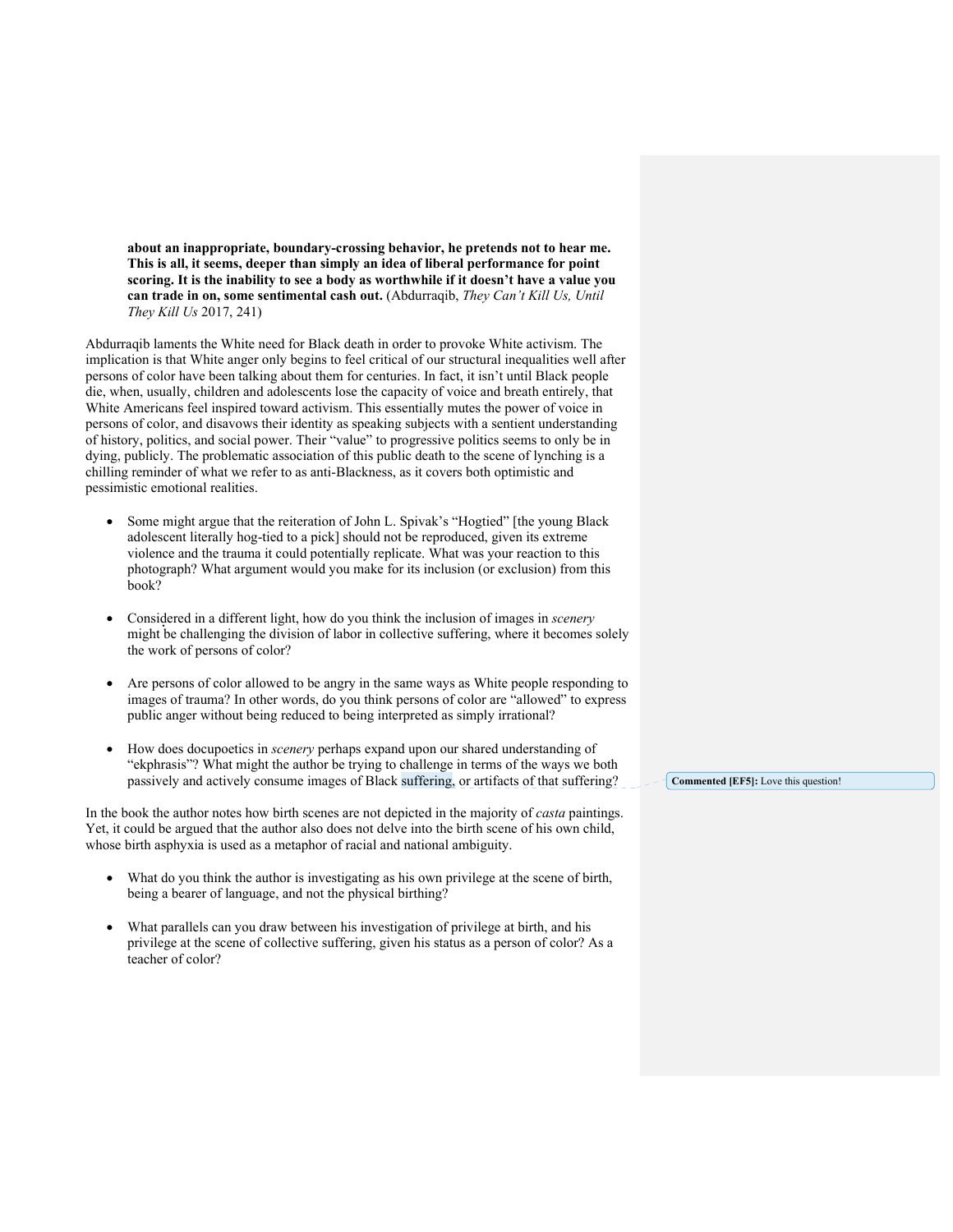# *scenario: national belonging*

Many immigrant writers have written about the experiences of arrival and acculturation, of what is left behind, and about the hope of what lies ahead as "Americans." Similarly, narratives of "hope" often undergird narratives that address politics as a site of possibility. The author seems to want to present alternative emotional conclusions, however. These alternative emotional conclusions capture a broader spectrum of feelings about what it is to live from behind the status of "immigrant" in America. What it means to be recognized, or naturalized, by a system that simultaneously denies Black humanity, that has been built on that denial. In regards to a "politics of hope," these emotions unsettle the imagined community living out the very philosophical ideas of *being*: as a cohort organized around Life, Liberty, and pursuit of Happiness. In refusing to anticipate "something good" yet to come, the author's emotional content seems to conclude that something radical must inevitable occur, or be destroyed, changed, or unlearned in order of the first of those optimistic expectations, "Life," to be fully animated.

- What are some of the feelings the author engages with in relation to nation, migration, their child, etc.? And how are these feelings different from the expected "optimism"?
- Considering the specific images, what is the author implying about "naturalization" and "Black citizenship," specifically? And what might the author be suggesting about the anti-Racist work immigrants must engage in towards re-evaluating naturalization, and transnational citizenship?
- What do you think is the author asking us to consider about "emotion," specifically negative or pessimistic emotions, and National identity? Are the contemporary examples from the media of some of the collective or group emotions the author considers? Are some emotions policed more than others? How? Why?
- Where would we locate the riot amidst "emotion"? **Commented [EF6]:** Wonderful question!

#### *scenario: the monument/al*

In June of 2020, a representative for the District of Columbia announced the introduction of a bill to remove the Freedman's Memorial from Lincoln Park in the District of Columbia. This came after a surge in anti-Confederate sentiment, and the toppling of various Confederate monuments throughout the nation. The formal removal of the Freedman's Memorial is a more complex issue, as the monument is modeled after Emancipation.

- Find an image of the monument. What do "see"? What do the postures demonstrate?
- Is this kind of writing, which is at times deconstructivist (in that it undoes certain traditions while relying on them to correspond with audience), toppling monuments? Or is it doing something else, like rebuilding the environment within which monuments stand, forcing us to see them in a different light?

prepared by José Felipe Alvergue and Elisabeth Frost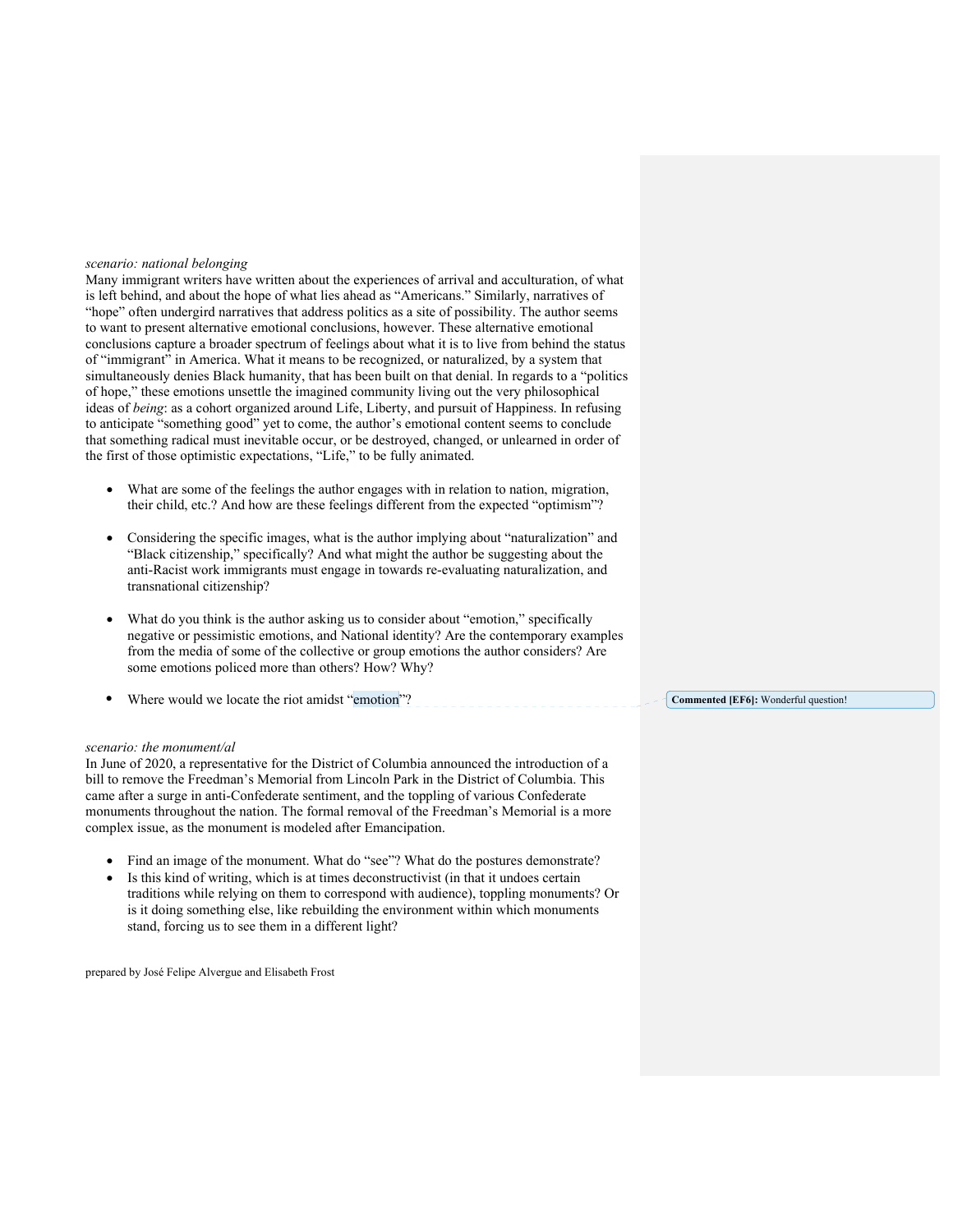#### resources

#### *anti-racism*

See *How To Be an Anti-Racist*, by Ibram X. Kendi (2019)

As well as https://medium.com/wake-up-call/a-detailed-list-of-anti-racism-resourcesa34b259a3eea

#### *casta*

Native Heritage Project https://nativeheritageproject.com/2013/06/15/las-castas-spanish-racialclassifications/

Also see Ilona Katzew, *Casta Paintings,* Yale University Press, 2004.

# *convict leasing*

See the Equal Justice Initiative https://eji.org/news/history-racial-injustice-convict-leasing/

#### *docupoetics*

Interview with Craig Santos Perez http://craigsantosperez.com/decolonial-pacific-documentarypoetics-interview-2015/

As well as "Poetry in Light of Documentary," by Jill Maggi, in the *Chicago Review* https://www.chicagoreview.org/poetry-in-light-of-documentary/

#### **Freedman's Memorial**

More on the history of the Memorial, and the competition that selected Thomas Ball's model over others, including Harriet Hosmer's model for the monument can be examined in Kirk Savages, *Standing Soldiers, Kneeling Slaves: Race, War, and Monument in Nineteenth-Century America*, Princeton University Press, 1997.

Congresswoman Eleanor Holmes Norton (D-DC), in June of 2020, promises a bill to see the monument removed from Lincoln Park in Washington DC (see Norton's homepage).

### **"hogtied"**

Original source can be found in the John L. Spivak archive at the Harry Ransom Humanities Research Center, University of Texas at Austin https://norman.hrc.utexas.edu/fasearch/findingAid.cfm?eadid=00126

Also see "Lynching in America: Confronting the Legacy of Racial Terror" (3rd Ed.) https://lynchinginamerica.eji.org/report/

And, "A Desire to End These Things: An Analytical History of John L. Spivak's Photographic Portrayal of 1930's Chain Gangs," by Berkley Hudson, in *Visual Communication Quarterly*, 2009.

*lyric***,** *voice***,** *visual form*